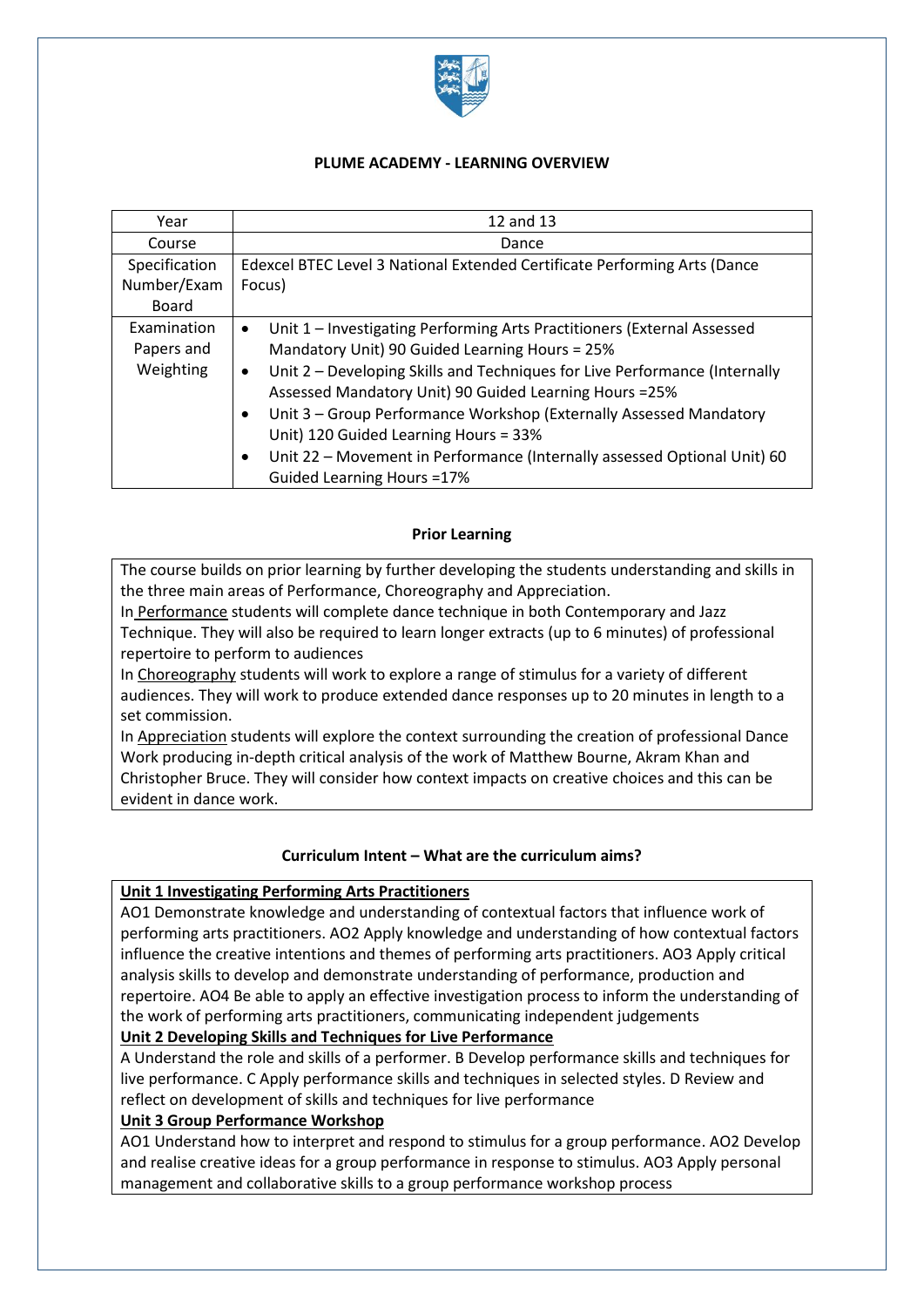

AO4 Apply performance skills to communicate creative intentions during performance workshop. AO5 Review and reflect on the effectiveness of the working process and the workshop performance.

# **Unit 22 Movement in Performance**

A Understand the four components of movement in performance. B Develop movement skills for performance. C Apply movement skills to a performance. D Review personal development and own performance.

|      | Term          | Half Term 1 | Unit 1 - Matthew Bourne/Akram Khan/Christopher Bruce Critical     |
|------|---------------|-------------|-------------------------------------------------------------------|
| Year | 1             |             | Analysis                                                          |
| A    |               |             | Unit 2- Jazz Dance - Fosse - Mock Performance Style 1             |
|      |               | Half Term 2 | Unit 1 - Matthew Bourne/Akram Khan Critical Analysis              |
|      |               |             | Unit 2- Fosse and the role of a Dancer Project                    |
|      | Term          | Half Term 3 | Unit 2 - Contemporary Dance and professional Rep Style 2          |
|      | 2             | Half Term 4 | Unit 2 – Final Performance preparations and Milestone Write-ups   |
|      | Term          | Half Term 5 | Unit 1 - Matthew Bourne/Akram Khan Critical Analysis              |
|      | 3             | Half Term 6 | Unit 3 - Mock Creative Paper                                      |
|      | Term          | Half Term 1 | Unit 22 – Movement in Performance. Exploring 3 x professional rep |
| Year | 1             |             | extracts and creating movement in response to stimulus            |
| B    |               | Half Term 2 | Unit 22 - Final Performance preparations and Written portfolio    |
|      |               |             | work                                                              |
|      | Term          | Half Term 3 | Unit 3 - Initial Ideas Exploration                                |
|      | $\mathcal{P}$ | Half Term 4 | Unit $3$ – Milestone $1/2$                                        |
|      | <b>Term</b>   | Half Term 5 | Unit 3 – Milestone 3/4 and Final Performance                      |
|      | 3             | Half Term 6 | Unit 1 - Matthew Bourne/Akram Khan/Christopher Bruce Critical     |
|      |               |             | Analysis                                                          |

## **Curriculum Implementation – What will my child will be learning?**

## **Curriculum Impact – How will my child be assessed and receive feedback?**

Unit 1 and Unit 3 will be assessed through external assessment by the exam board. For Unit 1 students will need to complete 3 essay style questions in exam conditions. For Unit 3 they will produce 4 X 1 hour written milestone reflections and a Dance piece of up to 20 minutes. For all written exams students can take in a specified number of notes to support them during the exam. For Unit 2 and 22 students will produce a portfolio of evidence for internal assessment. This will include videos of technique classes, rehearsals and performances. They will also produce written reports on movement components and their use in choreography and life of a dancer. For both units they will produce milestone reflective logs which analyse, evaluate and set targets for their own development.

#### **Useful study resources If a student is really passionate about this subject they can...** <https://new-adventures.net/> <https://www.akramkhancompany.net/> Italia Conti Virtual You Tube Channel Regularly watch dance performances live or online • Regularly take part in technique class in a range of dance style

## **Super-Curricular Opportunities – Supporting and Extending Learning**